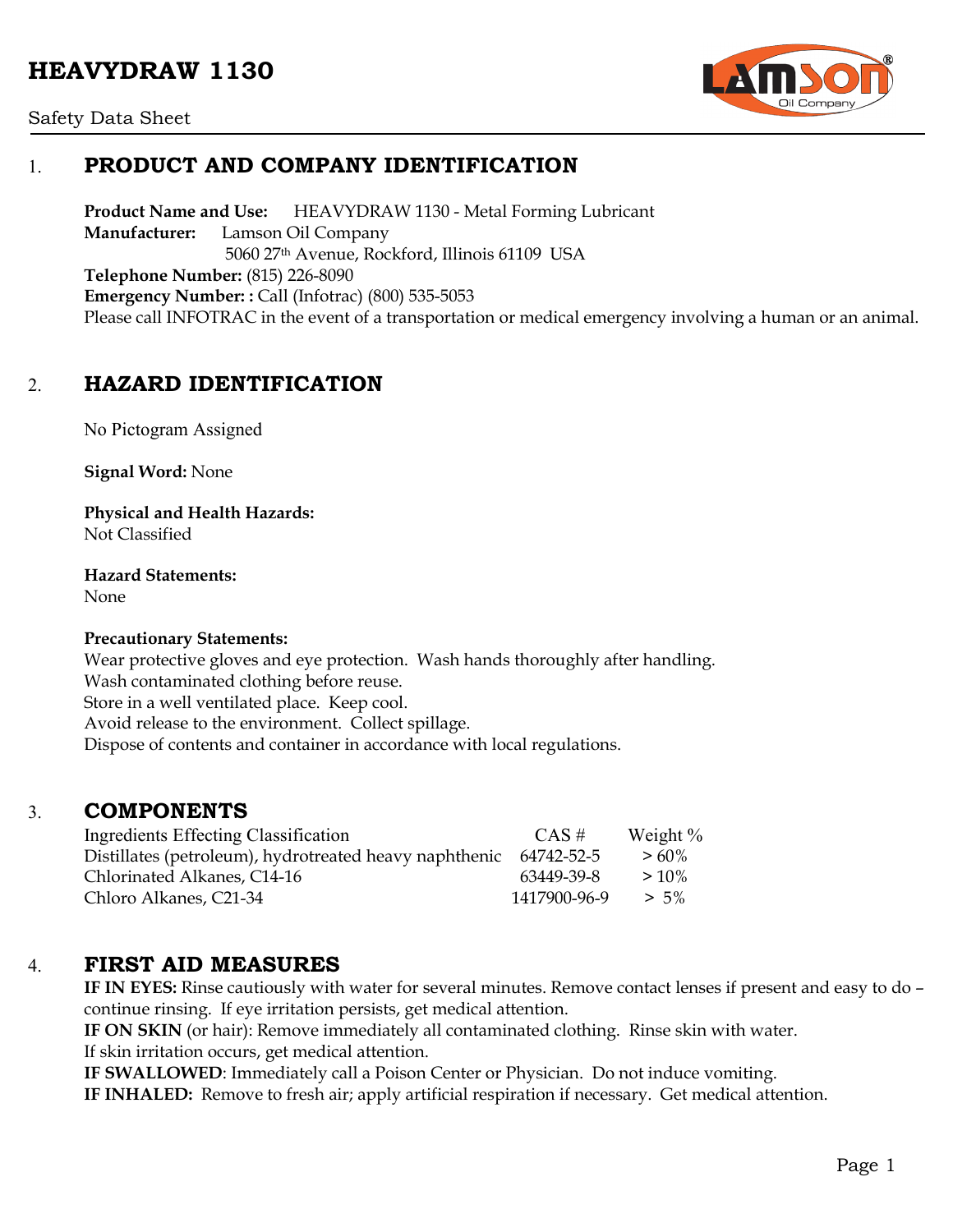# **HEAVYDRAW 1130**



#### Safety Data Sheet

## 5. **FIRE-FIGHTING MEASURES**

#### **General Hazard**

Petroleum products can form combustible mixtures at temperatures at or above the flash point.

#### **Fire-Fighting**

Keep fire exposed containers cool with water spray. Separate unburning product from fire. Use carbon dioxide, foam, or dry chemical extinguishing media to put out fires.

#### **Unusual Decomposition Products Under Fire Conditions**

None

## 6. **ACCIDENTAL RELEASE MEASURES**

#### **Personal Precautions**

Remove greatly contaminated clothing, including shoes and wash thoroughly after contact. Launder contaminated clothing before reuse.

#### **Environmental Precautions**

Stop leak if without risk. Dike large spills to prevent ingress into sewers or waterways. Clean spills with absorbent and store in marked containers for disposal. Dispose in accordance with all applicable regulations.

## 7. **HANDLING AND STORAGE**

#### **Safe Handling and Storage**

Do not handle, store, or dispense near open flames or ignition sources. Keep containers inside and out of direct sunlight. Avoid extreme temperatures. Do not reuse containers.

#### **Incompatible Products**

Avoid strong oxidizing and reducing agents.

# 8. **EXPOSURE CONTROL AND PERSONAL PROTECTION**

#### **Ventilation**

Local exhaust is usually sufficient. General exhaust is preferred.

#### **Personal Protection**

Use approved respirator when airborne exposure limits are exceeded. Use petroleum resistant gloves to avoid prolonged contact. Wear goggles or safety glasses with splashguards.

#### **Work Place Exposure Guide Lines**

Petroleum Oil mist has a TLV limit of 5 mg/m3.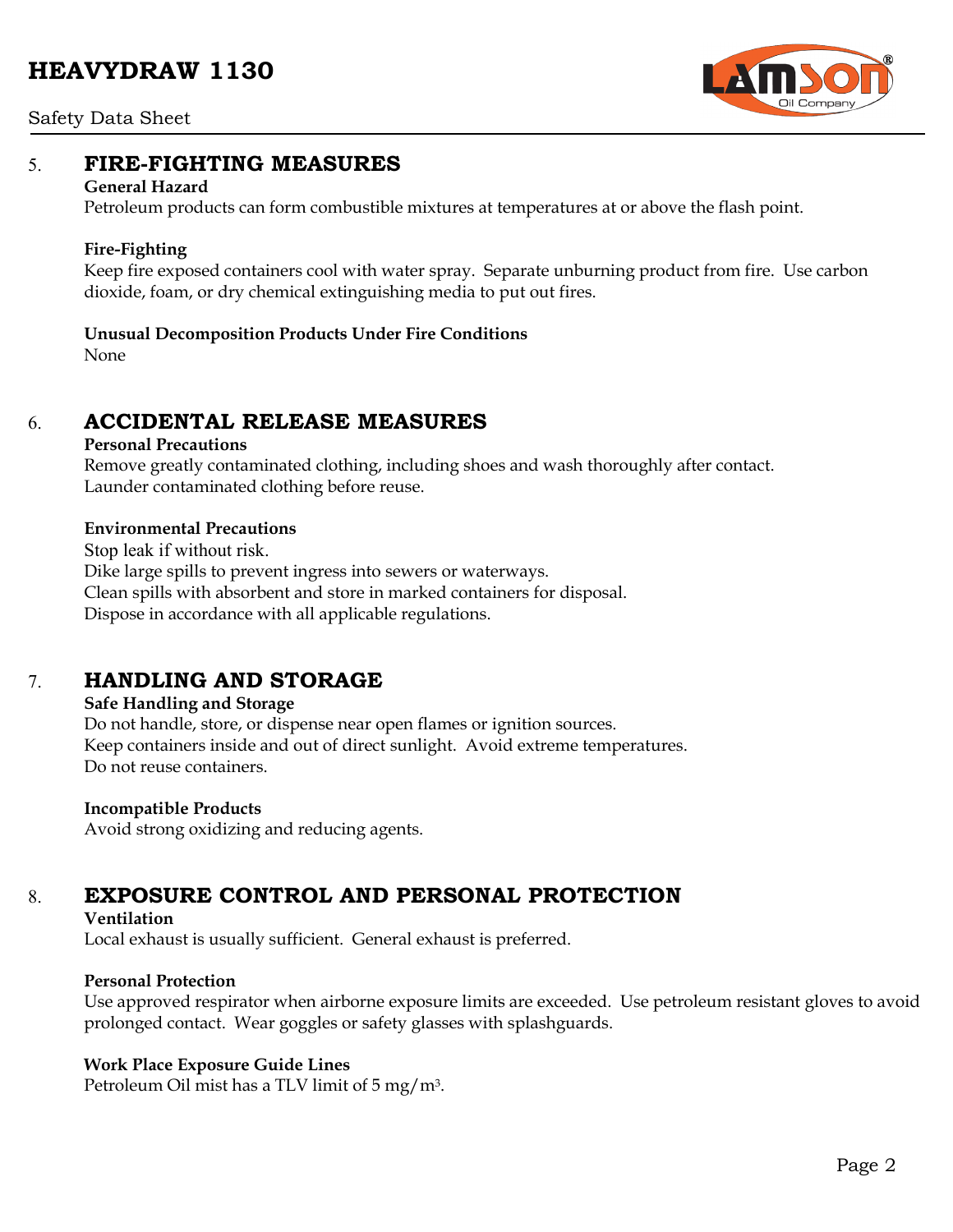

# 9. **PHYSICAL AND CHEMICAL PROPERTIES**

**Boiling Point:**  $> 400^{\circ}$ F **Specific Gravity (water =1):** 1.0 **Vapor pressure (mm Hg):**  $< 0.02$ **Melting Point:** Not Applicable **Vapor Density (Air =1):**  $>5$ **Evaporation Rate (butyl Acetate=1):** < 0.04 **Solubility in water:** Insoluble **Reactivity in water:** NIL Appearance and Odor: Clear, amber liquid; mild odor **Flash point:** 329 ºF Autoignition Temperature: approximately Not Established

**Flammable Limits (volume percent in air):** LEL: Not Established UEL: Not Established

# 10. **STABILITY AND REACTIVITY**

**Stability:** [ ] Unstable [ X ] Stable **Conditions to avoid:** None **Incompatibility (Materials to avoid):** Strong oxidizing and reducing agents. **Hazardous Decomposition Products:** Combustion may produce HCl and oxides of carbon. **Hazardous Polymerization:** [ ] May Occur [ X ] Will Not Occur **Conditions to Avoid:** Not Applicable

# 11. **TOXICOLOGICAL INFORMATION**

This product has minimal toxicity when inhaled, ingested, or when skin or eye contact is made. This product is not considered an aspiration toxicant because of its viscosity. This product is not expected to cause cancer or to be a skin sensitizer. No data is available to indicate that any ingredient is mutagenic or genotoxic. This product is not expected to cause reproductive or developmental effects. Prolonged exposure to the skin could result in irritation or dermatitis. Exposure to vapor or aerosol concentrations above the recommended exposure level is irritating to the eyes

and respiratory tract, and may cause headaches or dizziness.

# 12. **ECOLOGICAL INFORMATION**

This product is considered a Marine Pollutant. This product is very toxic to aquatic life with lasting effects. This product contains a Volatile Organic Compound: So part of it will slowly evaporate upon release. Please refer to Section 6 for accidental release information.

# 13. **DISPOSAL CONSIDERATIONS**

This product is not suitable for disposal by either landfill or municipal sewers, natural streams or rivers. This product can be incinerated directly in appropriate equipment.